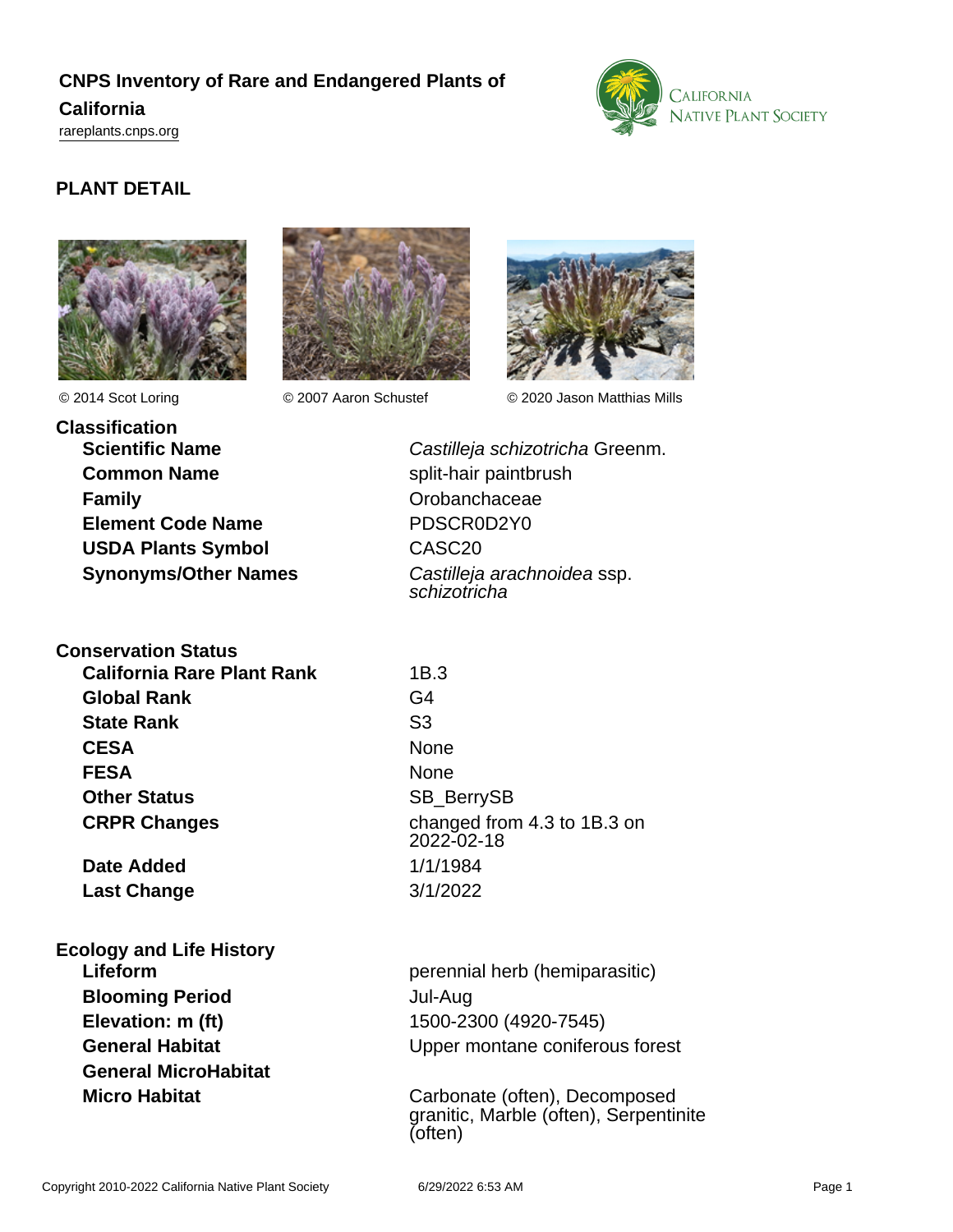## **Element Occurrence Data from California Natural Diversity Database Total Element Occurrences** 0 **Element Occurrence Ranks**

| Element Occurrence Ranks   |   |
|----------------------------|---|
| Excellent (A)              |   |
| Good (B)                   |   |
| Fair (C)                   |   |
| Poor (D)                   | O |
| None $(X)$                 |   |
| Unknown (U)                |   |
| <b>Occurrence Status</b>   |   |
| Historical, $> 20$ years   |   |
| Recent, $<$ 20 years       |   |
| Presence                   |   |
| <b>Presumed Extant</b>     |   |
| <b>Possibly Extirpated</b> |   |
| <b>Presumed Extirpated</b> |   |
|                            |   |

## **Location**

**CA Endemic** No

**Counties** Siskiyou (SIS)

#### **States**

California (CA), Oregon (OR)

## **Quads**

Boulder Peak (4112351), Figurehead Mtn. (4112383), Kangaroo Mtn. (4112382), Marble Mountain (4112352), McCloud (4112232), Preston Peak (4112375), Ukonom Lake (4112353)

#### **Notes**

Definitions of codes preceding a county and/or quad:

\* Presumed extirpated

(\*) Possibly extirpated

Species may be present in other areas where conditions are favorable. These data should NOT be substituted for pre-project review or for on-site surveys.

## **General Notes**

## **Distribution**

## **Threats**

## **Taxonomy**

**Other**